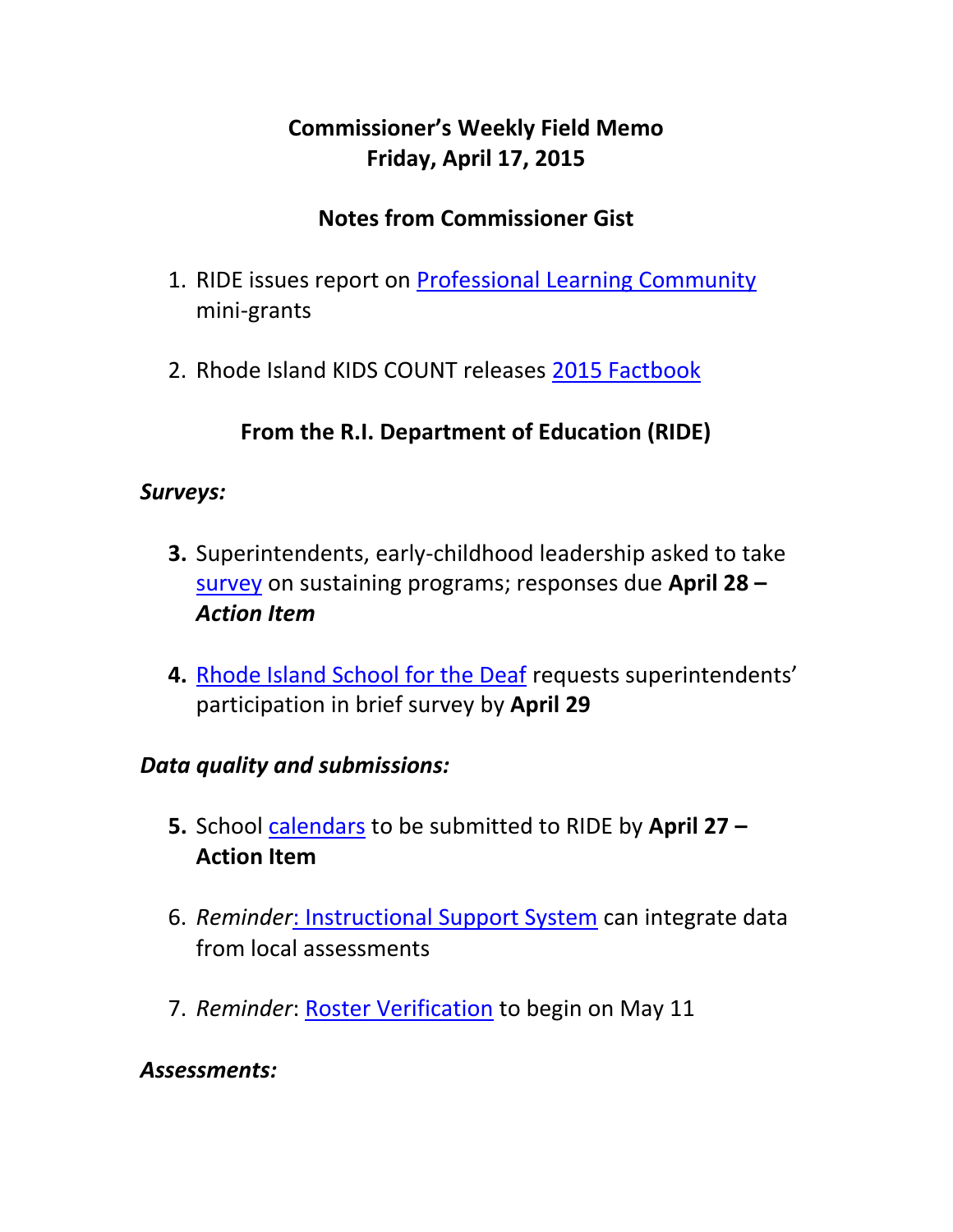- 8. Pearson releases [administrative bulletin,](#page-6-0) recommends against latest Java update
- 9. RIDE seeks educators to participate in [NECAP Science](#page-7-0) Item Review and Bias and Sensitivity Committees
- 10. *Reminder:* RIDE prepares for migration of PARCC data for [End of Year assessments](#page-7-0)

### *Legal:*

11. RIDE issues Commissioner's decision on [residency](#page-9-0)

### **From the U.S. Department of Education**

- 12. Secretary Duncan discusses proposed revisions to [Elementary and Secondary Education Act](#page-9-1)
- 13. U.S. Education, Labor Departments seek comment on [Workforce Innovation and Opportunity Act](#page-12-0)

### **From other organizations**

- 14. RISSA, RIEMA schedule free [School Safety](#page-15-0) and Risk Assessment training sessions
- 15. Summer workshop for high-school teachers on [economic concepts](#page-15-1) scheduled for June
- 16. Rhode Island Foundation offers scholarships for [high](#page-20-0)[school artists](#page-20-0)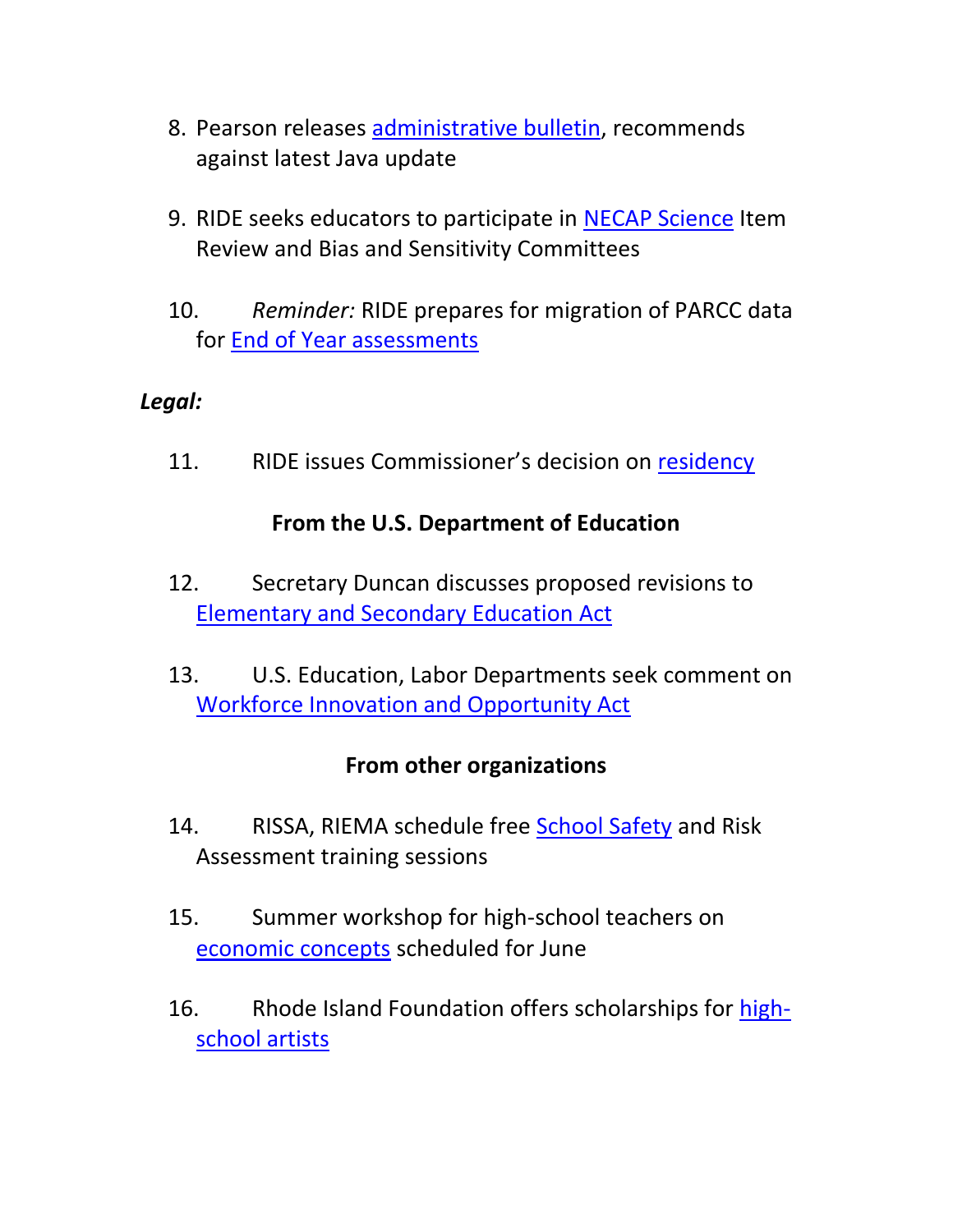#### **Action Item Calendar**

April 24: [Student advisory council](http://www.ride.ri.gov/Portals/0/Uploads/Documents/FieldMemos/032015-FM.pdf) elections April 27: School calendars due (see [below\)](#page-4-2) April 28: Early learning surveys due (see [below\)](#page-4-0) April 29: School for the Deaf survey due (see [below\)](#page-4-1) June 5: Preliminary [CEIS data](http://ride.ri.gov/Portals/0/Uploads/Documents/FieldMemos/040315-FM.pdf) due June 17: [CEIS Report](http://ride.ri.gov/Portals/0/Uploads/Documents/FieldMemos/040315-FM.pdf) due

#### **Notes from Commissioner Gist**

### <span id="page-2-0"></span>**1. RIDE issues report on Professional Learning Community mini-grants**

One of the highlights among the initiatives that our Race to the Top federal grant supported was the Professional Learning Community mini-grants. Over the last two years of the grant, we used some of our Race to the Top funds to support groups of educators working together to develop and implement programs to advance student achievement. Schools, school districts, or partnerships among districts applied for mini-grants in any of three areas: using the Common Core State Standards, closing achievement gaps, or creating innovative approaches to building effective parent-teacher partnerships. Ultimately, we awarded 12 Professional Learning Community mini-grants, each of produced results. We have just completed a brief report on these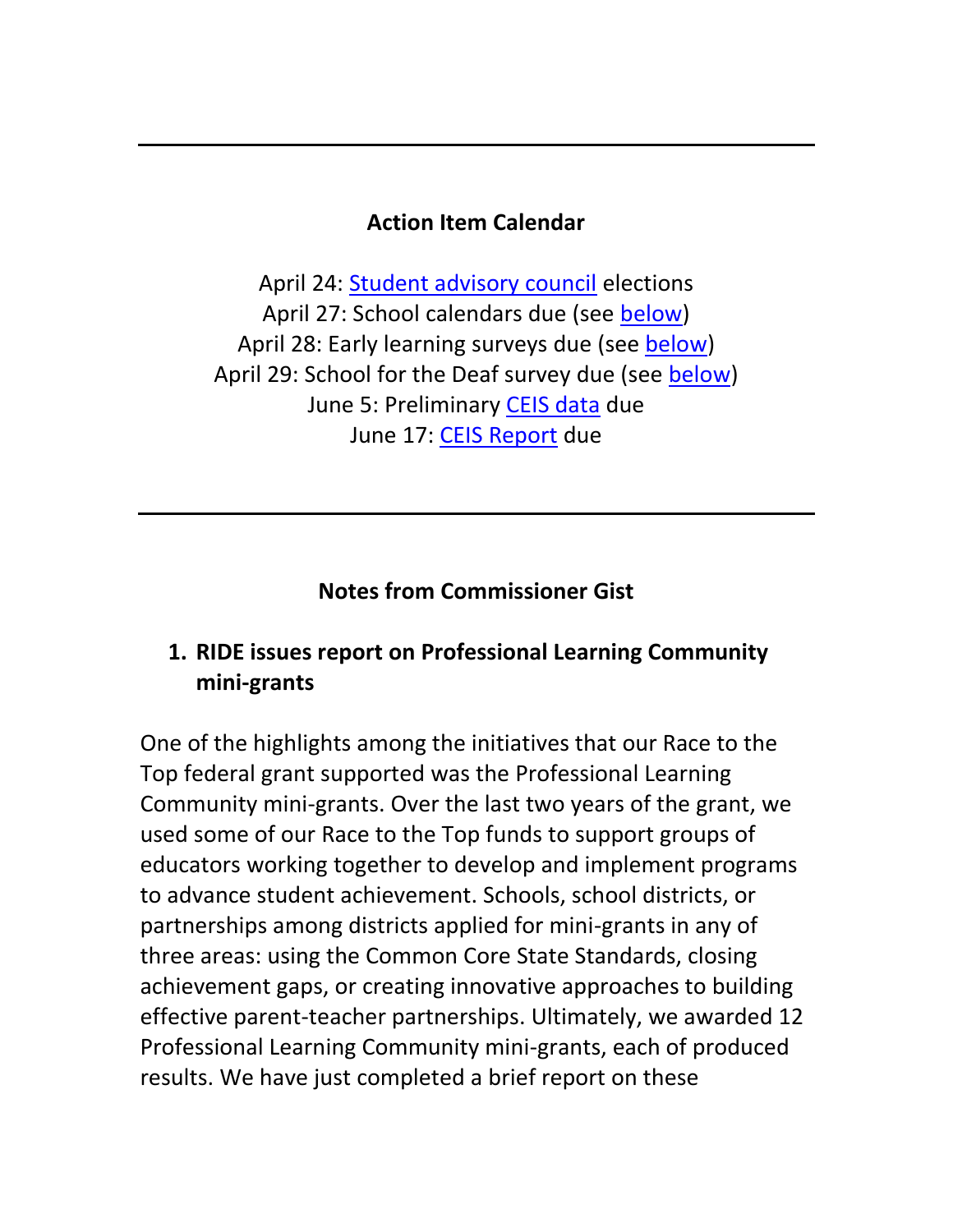Professional Learning Communities, which includes a summary of the accomplishments of each of 12 grant recipients. The report is on our website, here:

[http://www.ride.ri.gov/Portals/0/Uploads/Documents/RTTT](http://www.ride.ri.gov/Portals/0/Uploads/Documents/RTTT/PLCMiniGrants_FinalReport_4.15.15.pdf) [/PLCMiniGrants\\_FinalReport\\_4.15.15.pdf](http://www.ride.ri.gov/Portals/0/Uploads/Documents/RTTT/PLCMiniGrants_FinalReport_4.15.15.pdf)

# <span id="page-3-0"></span>**2. Rhode Island KIDS COUNT releases 2015 Factbook**

On Monday, Rhode Island KIDS COUNT released its 2015 Factbook, a comprehensive profile of the well-being of children in Rhode Island. The book includes 71 indicators, many of them focused on education. It's good to see that a number of the indicators show the progress we are making, particularly regarding providing access to high-quality early learning programs to Rhode Island children. For example, one indicator shows that as of January there were 669 licensed early care and education programs with BrightStars ratings – more than three times the number of programs with BrightStars ratings from a year ago. There were 306 children enrolled in state-funded prekindergarten programs, compared with 108 enrolled three years ago. As to kindergarten enrollment, 81 percent of Rhode Island kindergartners are in full-day programs (and 100 percent of kindergartners in the four core cities). A decade ago, slightly more than 40 percent of kindergartners (and about 80 percent in the core cities) were in full-day programs. The Factbook is available online here:

[http://www.rikidscount.org/DataPublications/RIKidsCountFa](http://www.rikidscount.org/DataPublications/RIKidsCountFactbook.aspx) [ctbook.aspx](http://www.rikidscount.org/DataPublications/RIKidsCountFactbook.aspx)

**From RIDE**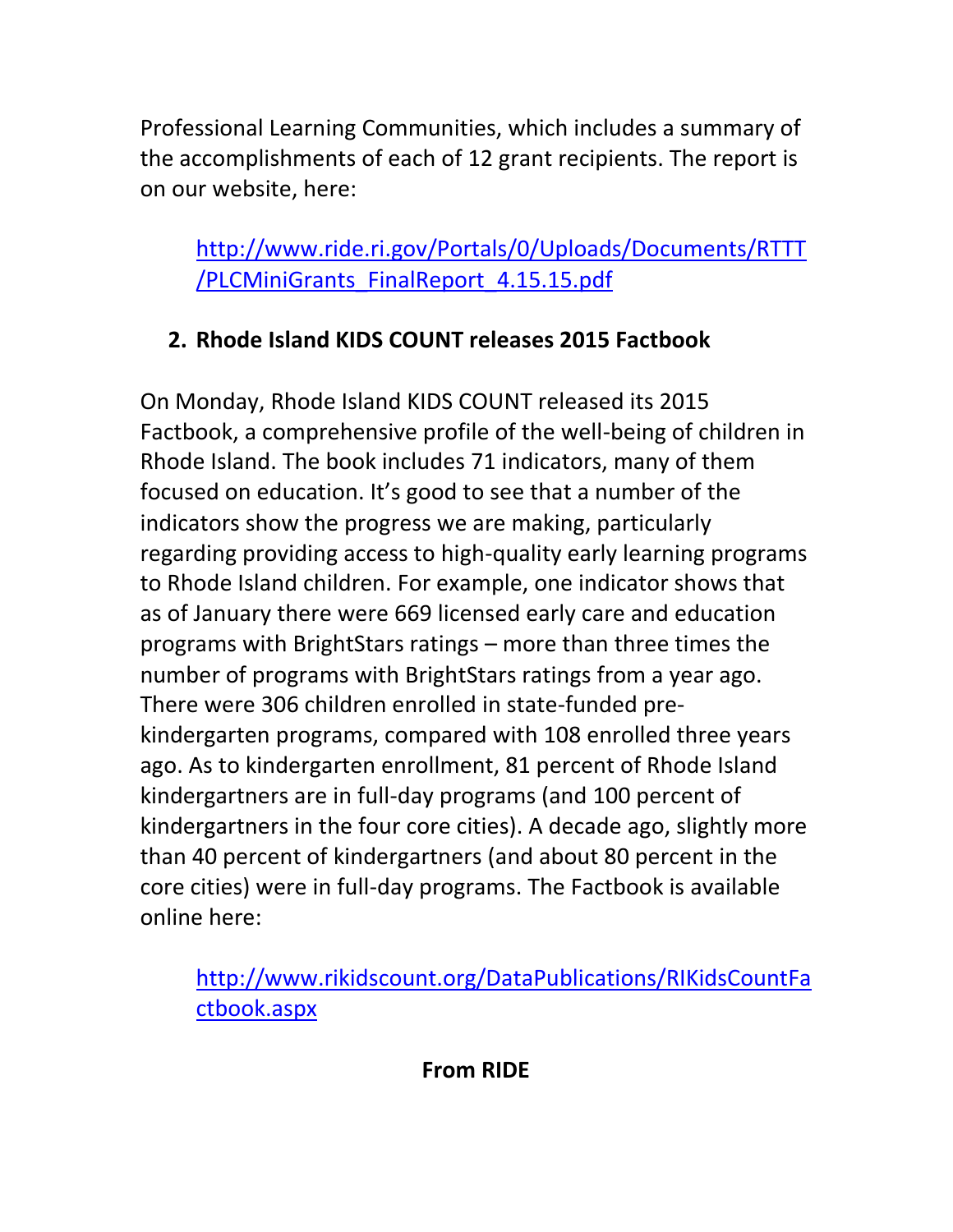### *Surveys:*

*3.* **Superintendents, early-childhood leadership asked to take survey on sustaining programs; responses due April 28 –** *Action Item* 

<span id="page-4-0"></span>Exceed is collecting stakeholder input for a project that will inform a sustainability plan for Rhode Island early childhood projects funded through the federal Race to the Top – Early Learning Challenge (RTT–ELC) grant. We are asking that you and your early childhood education leadership take this [short survey by April 28.](http://www.surveygizmo.com/s3/2078508/RI-Survey#_blank) We are eagerly seeking your perspective on the RTT–ELC projects and the effect they have had on programs, teachers, children, and families.

# <span id="page-4-1"></span>**4. Rhode Island School for the Deaf requests superintendents' participation in brief survey by April 29**

As part of its planning for improved services to school districts and to building the capacity of Rhode Island to better serve deaf and hard-of-hearing students statewide, the Rhode Island School for the Deaf is undergoing a comprehensive self-study across all departments. The school asks that by **April 29** you complete this brief survey about your experiences with the Rhode Island School for the Deaf:

<https://www.surveymonkey.com/s/RISDeafSup>

*Data quality and submissions:*

<span id="page-4-2"></span>**5. School calendars to be submitted to RIDE by April 27 – Action Item**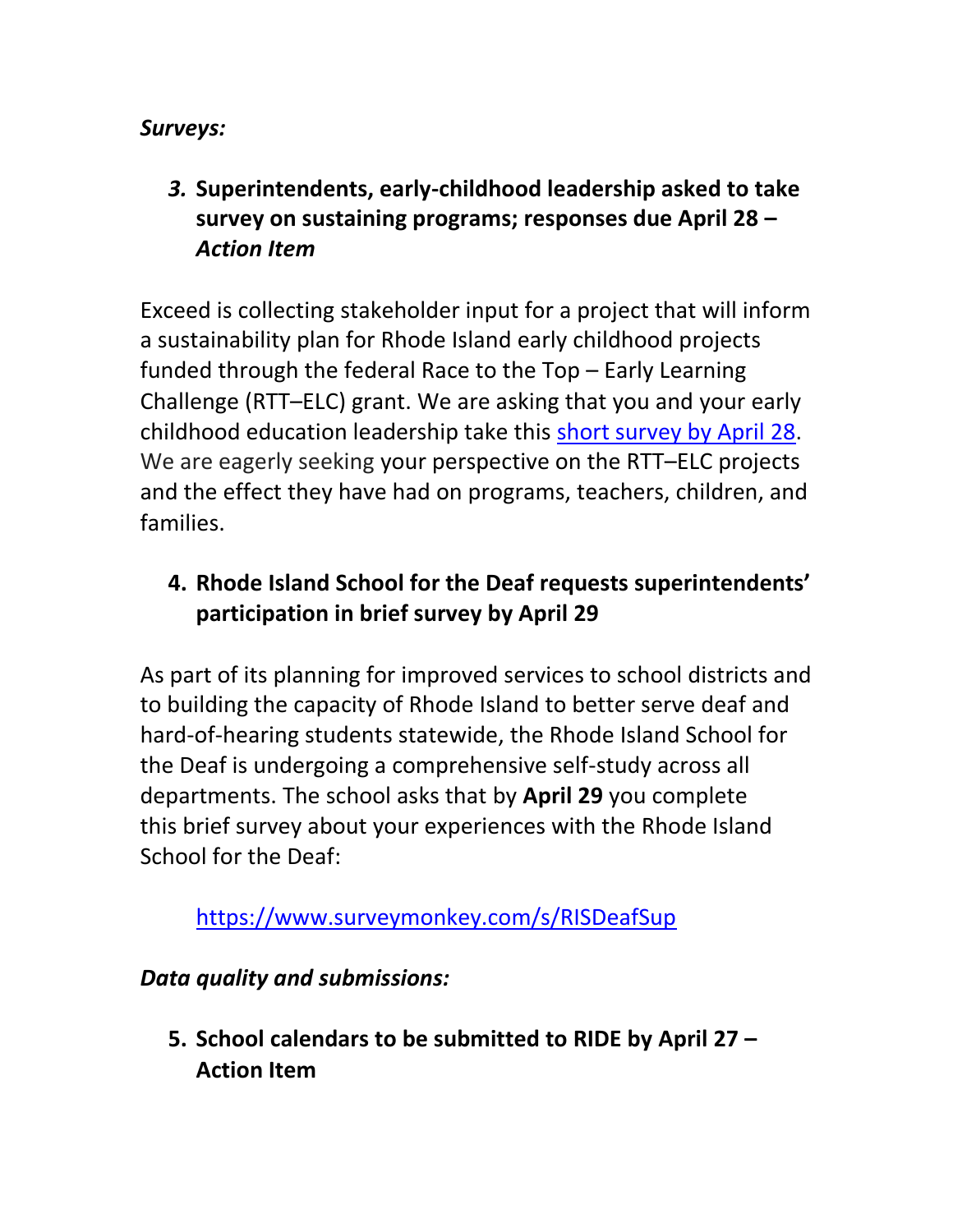This is a reminder that it is time for your data managers to submit 2015-16 calendars to RIDE. Data managers will be advised that calendars must be submitted using the e-ride system no later than Monday, **April 27**; RIDE no longer accepts hard copies of calendars. Please contact Mario Goncalves, at 222-8968 or [Mario.Goncalves@ride.ri.gov,](mailto:Mario.Goncalves@ride.ri.gov) for assistance with this matter.

# <span id="page-5-0"></span>**6.** *Reminder***: Instructional Support System can integrate data from local assessments**

The Instructional Support System has the capability of integrating local assessment data from LEAs. We have currently partnered with Renaissance to integrate the STAR assessment data, with minimal efforts by LEAs. We are looking for LEAs that use other assessments, such as DIBELS, NWEA, MAP, AIMSWEB, or locally produced (e.g., end-of course-exams or common tasks), to allow us to visit and work with you to build the process of integrating these assessments into the Instructional Support System.

When you submit your Renaissance data agreement, please notify Greg Martin so that we can monitor the progress of your data.

If you have any questions or concerns about this data integration, please contact Greg Martin, at [Gregory.Martin@ride.ri.gov](mailto:Gregory.Martin@ride.ri.gov) or 222-8495.

## <span id="page-5-1"></span>**7.** *Reminder***: Roster Verification to begin on May 11**

The initial stage of Roster Verification will occur between May 11 and May 21. During this process, principals will review the teachers, courses, and sections on their roster-verification tab within the EPSS on RIDE map. The second stage of review will occur from May 27 through June 6, during which teachers will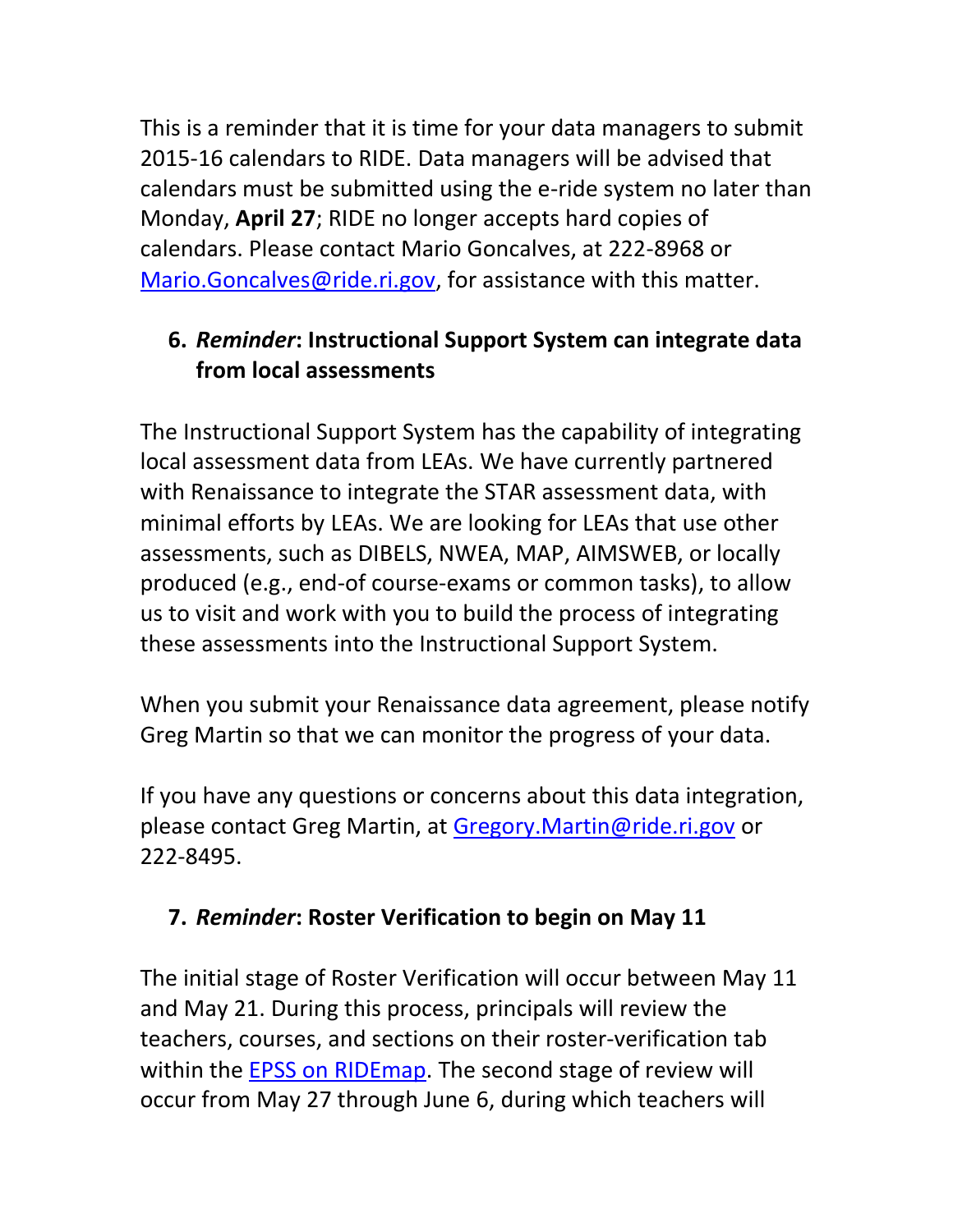review their rosters. During the second stage, principals will also monitor the status of teacher roster verification. Once this second stage is completed, principals will verify and sign off on the rosters, between June 8 and June 24.

Updated user guides for principals and teachers are available at:

[http://www.ride.ri.gov/TeachersAdministrators/EducatorEv](http://www.ride.ri.gov/TeachersAdministrators/EducatorEvaluation/EducatorPerformanceandSupportSystem(EPSS).aspx) [aluation/EducatorPerformanceandSupportSystem\(EPSS\).asp](http://www.ride.ri.gov/TeachersAdministrators/EducatorEvaluation/EducatorPerformanceandSupportSystem(EPSS).aspx) [x.](http://www.ride.ri.gov/TeachersAdministrators/EducatorEvaluation/EducatorPerformanceandSupportSystem(EPSS).aspx)

In preparation for this year's roster-verification process, please ensure that all principals are familiar with your policy regarding contributing educators. You can find our updated guidance on Establishing Teacher-Course-Student Connections at:

[http://www.ride.ri.gov/TeachersAdministrators/EducatorEv](http://www.ride.ri.gov/TeachersAdministrators/EducatorEvaluation/GuidebooksForms.aspx#19333-other-guidance) [aluation/GuidebooksForms.aspx#19333-other-guidance.](http://www.ride.ri.gov/TeachersAdministrators/EducatorEvaluation/GuidebooksForms.aspx#19333-other-guidance)

If you have any questions about roster verification, please submit a help desk ticket, at [https://support.ride.ri.gov.](https://support.ride.ri.gov/)

## *Assessments:*

## <span id="page-6-0"></span>**8. Pearson releases administrative bulletin, recommends against latest Java update**

Pearson has released a new [Administrative bulletin](http://parcc.pearson.com/bulletins/2015/04/14/parcc-administrative-bulletin.html) that has an impact on the technology used in the schools during the PARCC assessment. A key technical detail that you should be aware of is the Java critical patch update released on Tuesday. Pearson recommends that school districts *do not* upgrade to this release of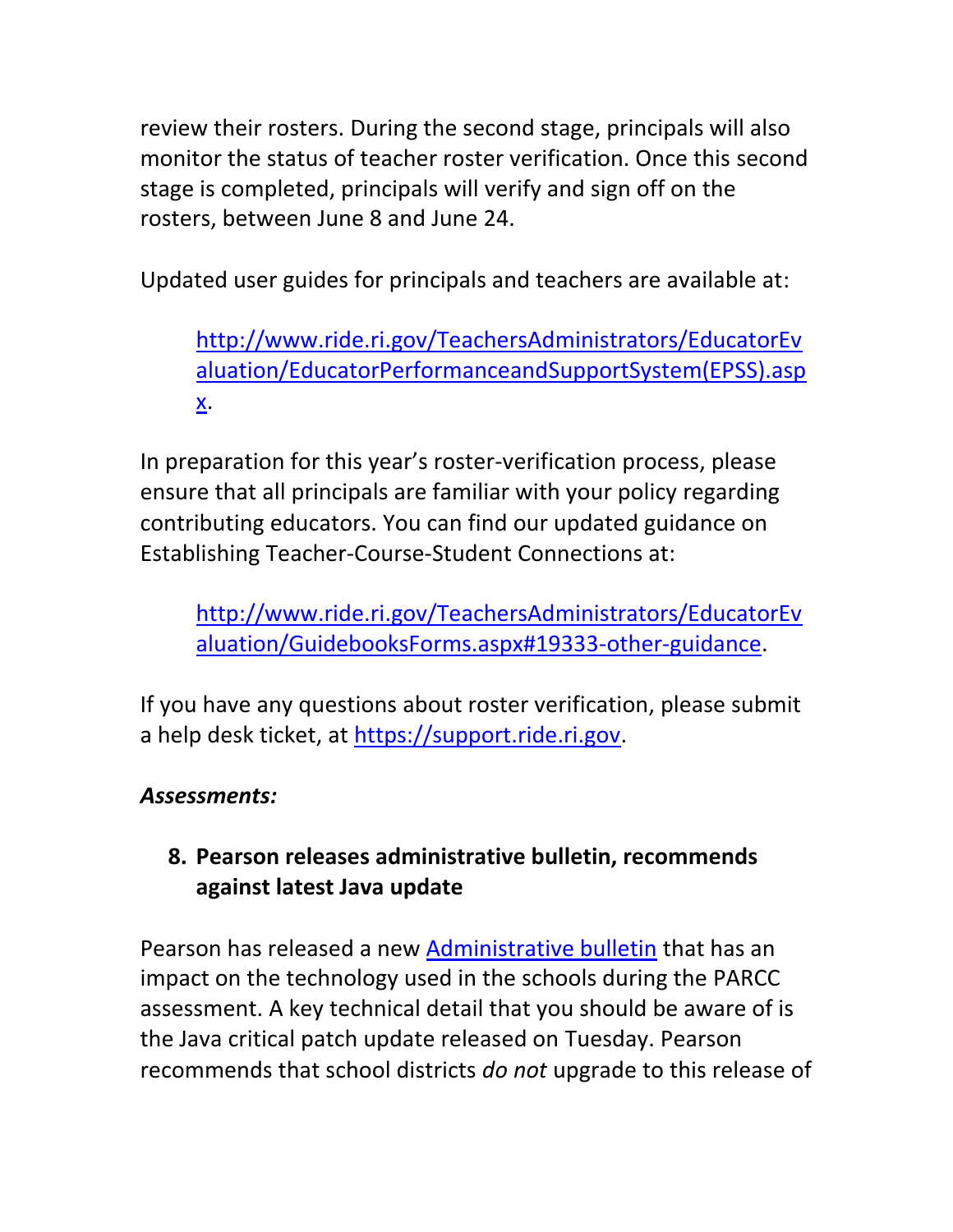Java. If you have any questions about this bulletin, please contact Greg Martin, at [Gregory.Martin@ride.ri.gov](mailto:Gregory.Martin@ride.ri.gov) or 222-8495.

## <span id="page-7-0"></span>**9. RIDE seeks educators to participate in NECAP Science Item Review and Bias and Sensitivity Committees**

Each year, RIDE offers two opportunities for classroom educators to participate in the development of the NECAP Science test for grades 4, 8 and 11. The Item Review and Bias and Sensitivity Committees are essential to the work of creating a valid and reliable assessment. Many Rhode Island educators have participated in these committees and have learned a lot not only from the process but also from educators representing all three NECAP Science states (New Hampshire, Rhode Island and Vermont). Below are answers to frequently asked questions about participation:

*Application:* Educators must complete an application and meet minimum criteria in order to be considered for participation on one of the committees. Applications are due by 4 p.m. on Friday, **May 29.** Applications can be found on the RIDE website, at:

### [www.ride.ri.gov/NECAP-Test-Development.](http://www.ride.ri.gov/NECAP-Test-Development)

Please note: Even if you have applied or attended in the past, you still must complete an application each year in order to be considered for participation.

Successful applicants will be notified by Friday, June 12.

*Location:* The Item Review Committee (IRC) and Bias & Sensitivity Review Committee meetings will be held at the Stoweflake Mountain Resort and Spa in Stowe, Vermont, on August 6 and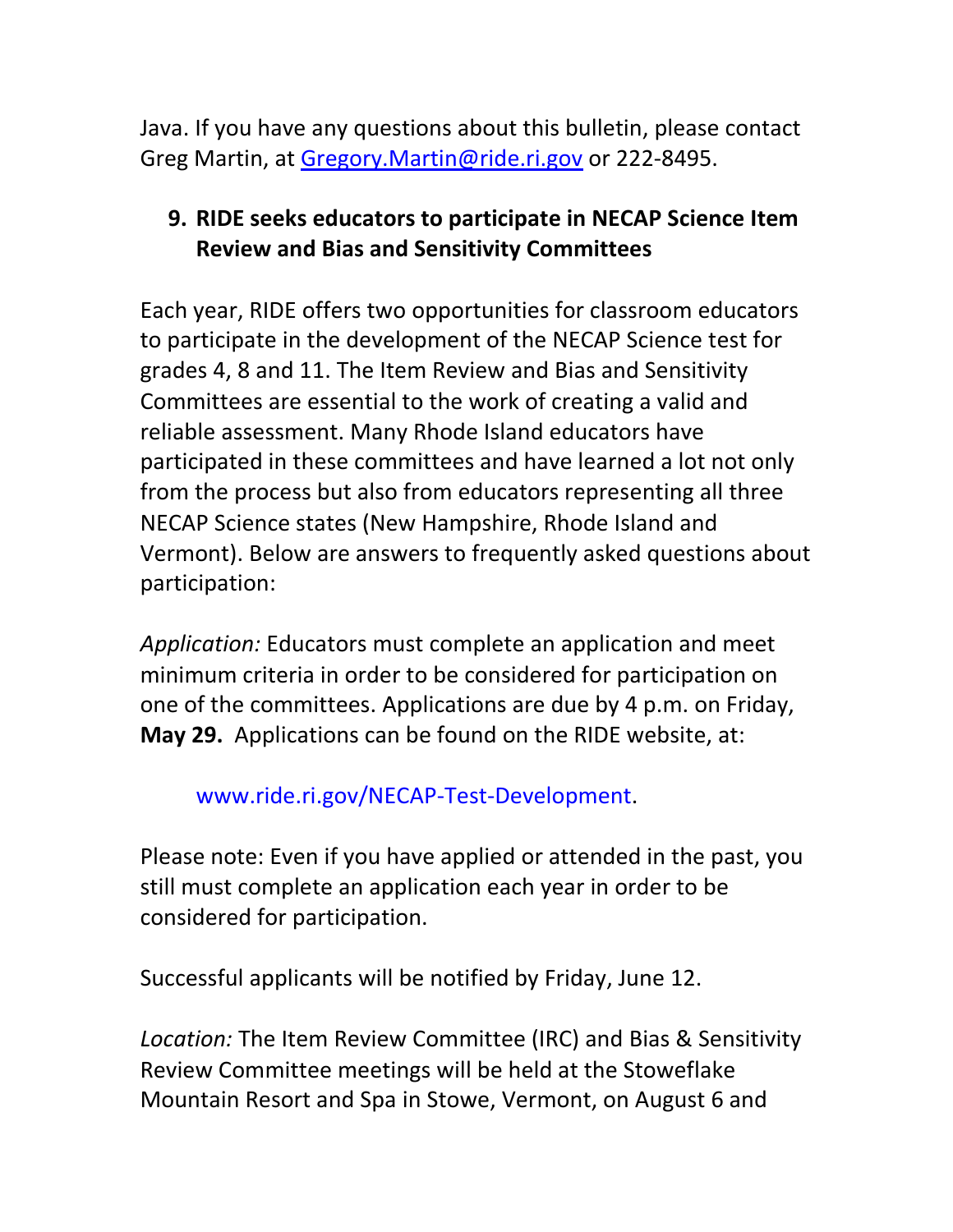7. Hotel accommodations will be provided for each participant. Additional details such as directions to the hotel and meeting times and places will be provided at a later date for members of each committee.

*Transportation:* Once participants have been selected, it is their responsibility to arrange for transportation to and from the meetings of the committee to which they've been assigned.

*Mileage:* Participants who drive their own cars are reimbursed for mileage and tolls to and from the meetings

*Meals:* Participants are reimbursed \$25 per night for dinner. Breakfasts and lunches are provided as needed. Forms for meal reimbursements are handed out at each meeting.

*Committee Assignment:* Because the IRC and Bias & Sensitivity Review Committee meet concurrently, selected members can serve on only one or the other. You may, however, submit your application to one or both committees for consideration.

*Information:* Additional information can be found at:

<http://tinyurl.com/p8smsvw>

If you have any questions about these sessions, please do not hesitate to reach out to Peter McLaren, at [peter.mclaren@ride.ri.gov](mailto:peter.mclaren@ride.ri.gov) or 222-8454.

# **10.** *Reminder:* **RIDE prepares for migration of PARCC data for End of Year assessments**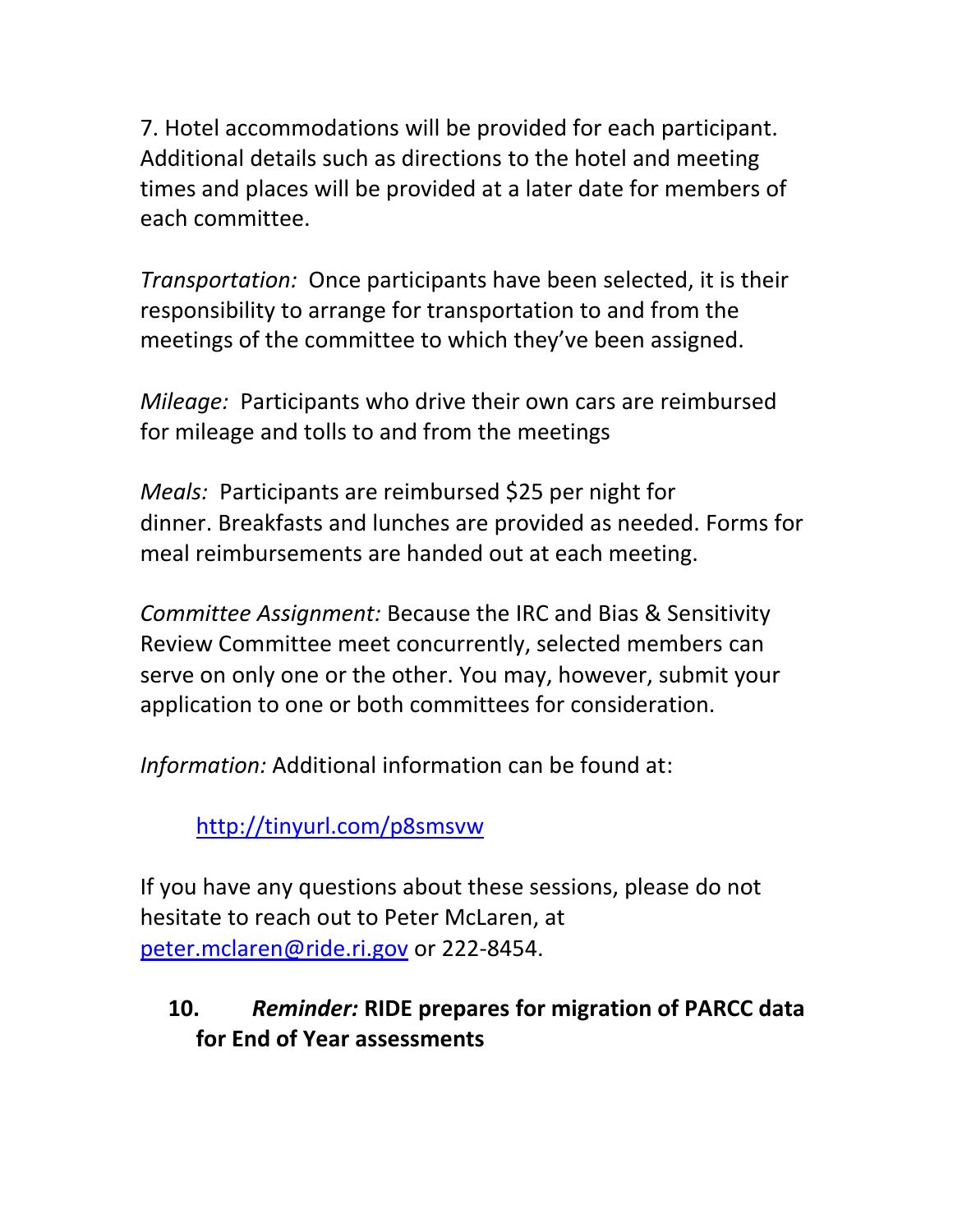The PARCC End of Year (EOY) student registration, Personal Needs Profile (PNP) Data Import Process, and PNP guidance documentation have been placed in the PARCC Technology Toolkit on [District Exchange](https://ridemap.ride.ri.gov/default.aspx) in the public folder. These documents will facilitate the migration to the EOY assessment block of your Performance Based Assessment student data, PNP data, and session data. If you have any questions about this data migration, please contact Greg Martin, at [Gregory.Martin@ride.ri.gov](mailto:Gregory.Martin@ride.ri.gov) or 222-8495.

# *Legal:*

# <span id="page-9-0"></span>**11. RIDE issues Commissioner's decision on residency**

RIDE has issued this Commissioner's decision:

Student who lives with custodial parent in Connecticut is not a resident for school enrollment purposes of Rhode Island school district where the non-custodial parent resides:

[http://www2.ride.ri.gov/applications/RideDirectory/DOC](http://www2.ride.ri.gov/applications/RideDirectory/DOCS/2015/003-15_Residency_of_S._Doe_-41315.pdf) S/2015/003-15 Residency of S. Doe -41315.pdf

# **From the U.S. Department of Education**

# <span id="page-9-1"></span>**12. Secretary Duncan discusses proposed revisions to Elementary and Secondary Education Act**

Last week, Education Secretary Arne Duncan posted on his blog regarding the proposed reauthorization of the elementary and Secondary Education Act. Here is an excerpt from Secretary Duncan's blog: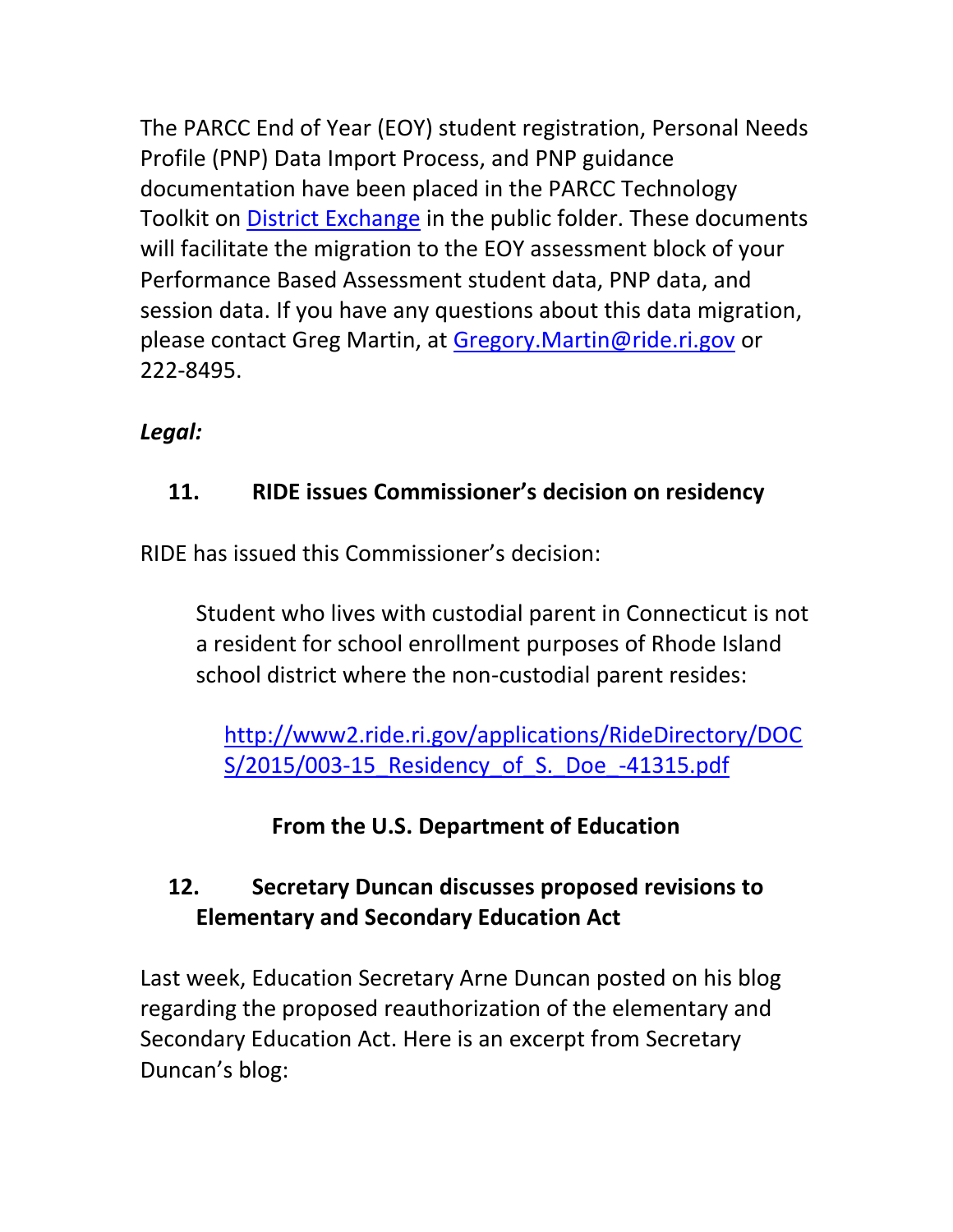Earlier this week, Senators Lamar Alexander (R-TN) and Patty Murray (D-WA), the Chair and Ranking Member of the Senate education committee, announced an agreement to begin a bipartisan process of fixing the Elementary and Secondary Education Act (ESEA), also known as No Child Left Behind (NCLB). The committee will consider the proposed bill next week. This agreement, however, is just a beginning.

As I [detailed in a speech](http://www.ed.gov/news/speeches/remarks-us-secretary-education-arne-duncan-50th-anniversary-congress-passing-elementary-and-secondary-education-act) at the Martin Luther King Jr. Memorial Library in Washington, D.C., there is work ahead to deliver a bill that fulfills the historic mission of this law.

Congress originally passed ESEA 50 years ago this week. Then as now, it stood to connect civil rights to education, enshrining America's core value that every child deserves a quality education, no matter her race, disability, neighborhood, or first language. I am happy to see this bipartisan effort come together, yet I also know the distance we have to go toward a bill that establishes an expectation of excellence for all American children, and stays true to ESEA's role as a guarantor of civil rights.

ESEA must continue this nation's vital progress in closing gaps for vulnerable students. In that effort, there is more yet to do.

#### *Positive Steps*

The Alexander-Murray proposal moves reauthorization forward in important ways, including requiring states to adopt college- and career-ready standards as part of the effort to ensure that all students are prepared for the demands of higher education and the workforce. It also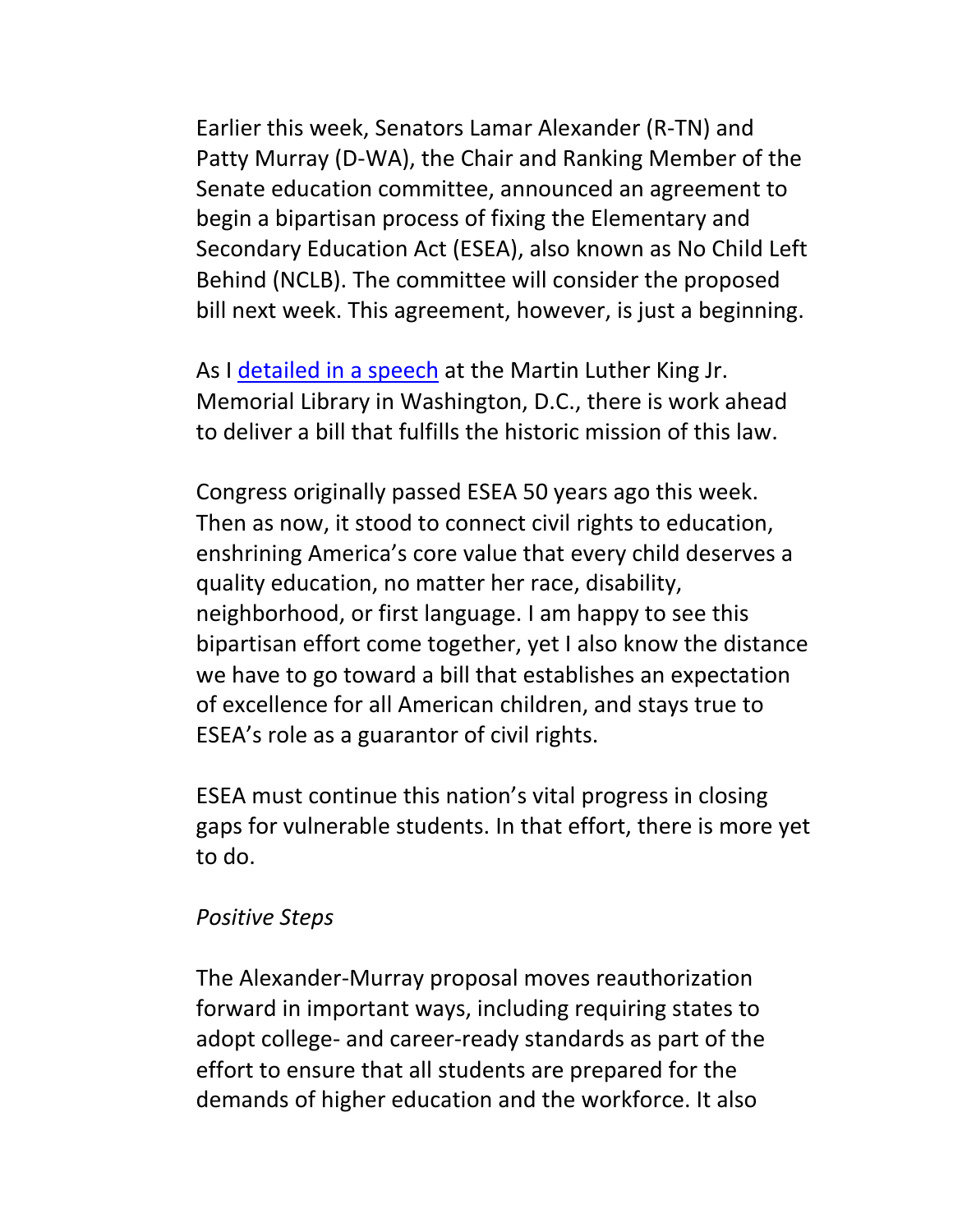would require that states set achievement goals and graduation rate goals for all students and student subgroups. And, the proposal would provide more flexibility than NCLB for states and school districts, and ensure that parents know how their children and children's school are doing by keeping requirements for annual statewide assessments.

The bipartisan agreement also provides improved support for educators, especially for principals and teachers. And it takes steps in the right direction by promoting transparency on resource inequities and rejecting earlier proposals to allow resources to be siphoned away from our neediest schools.

#### *Further to Go*

Yet there are areas where this bill doesn't do enough to support the learning of students throughout this country. As the bill progresses, we look forward to working with Congress to ensure that a final bill will do more to maintain the crucial federal role in protecting our country's most vulnerable students. The goal is not just to identify a problem, but to do something about it. A good bill must expand access to high-quality preschool, to give children a chance to get off to a strong start in life.

A good bill must ensure that schools and educators have the resources and funds they need to do their jobs – and that schools with high proportions of low-income and minority students receive their fair share of those resources.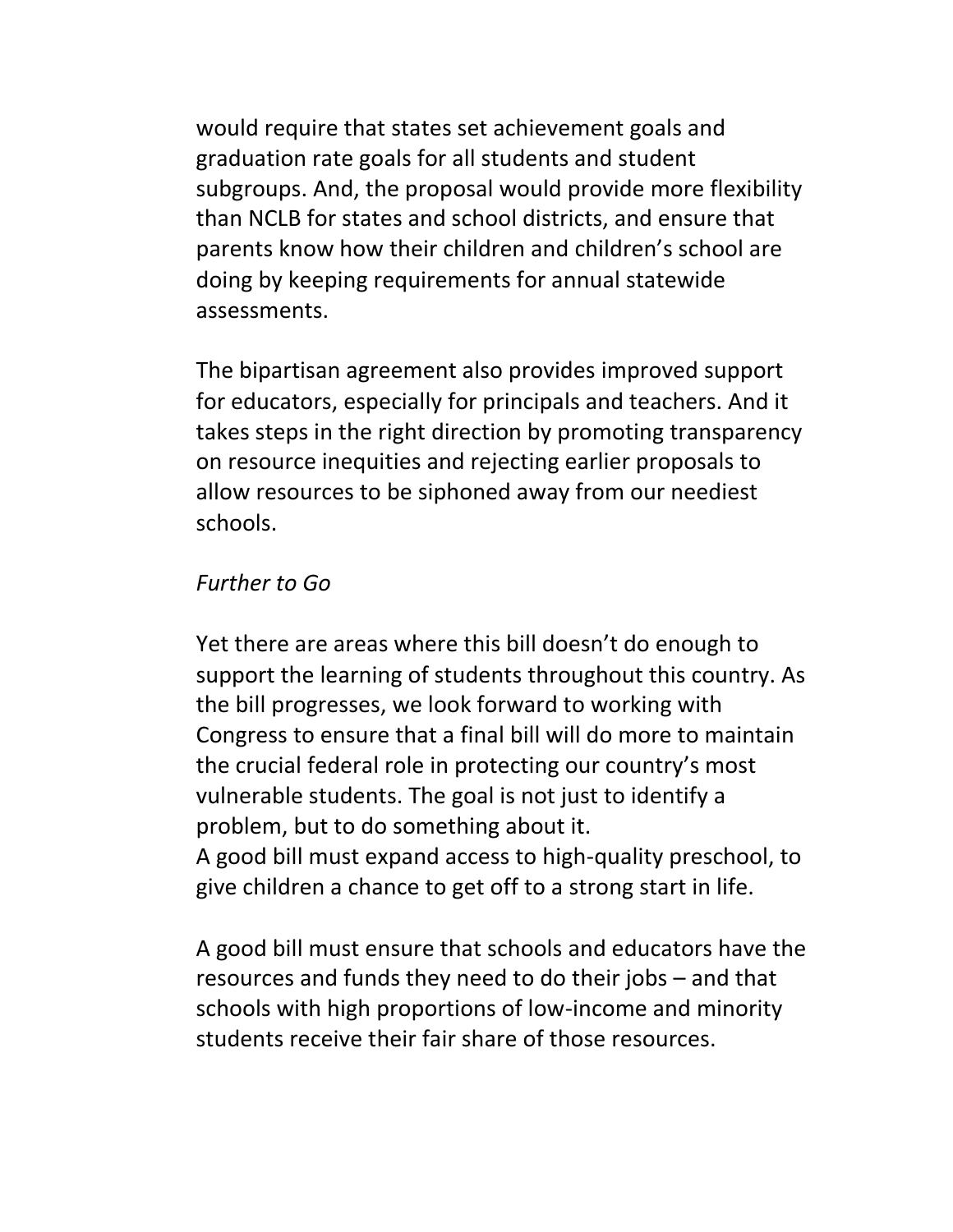A good bill must ensure meaningful accountability, and support for action, in any school where subgroups or the whole school are persistently underperforming.

A good bill must ensure bolder action and focused resources for the lowest-performing five percent of schools, including America's lowest-performing high schools.

A good bill must ensure strong support for innovations by local educators that change outcomes for students.

And a good bill needs to close a long-standing loophole in federal law that undermines the ability of Title I funds to provide supplemental resources for schools serving high concentrations of students from low-income families, and allows local funding inequities to continue.

It's easy to say that every child deserves opportunity regardless of race, disability, zip code or family income. And it's easy to say that we expect excellence from all our children. But it takes work to make opportunity real. Our work is to make sure that opportunity is not just a possibility, but a promise. Now is not the time to turn back the clock.

### <span id="page-12-0"></span>**13. U.S. Education, Labor Departments seek comment on Workforce Innovation and Opportunity Act**

Please see this message from the U.S. Department of Education Press Office:

The Departments of Education and Labor are seeking comment on five Notices of Proposed Rulemaking (NPRMs),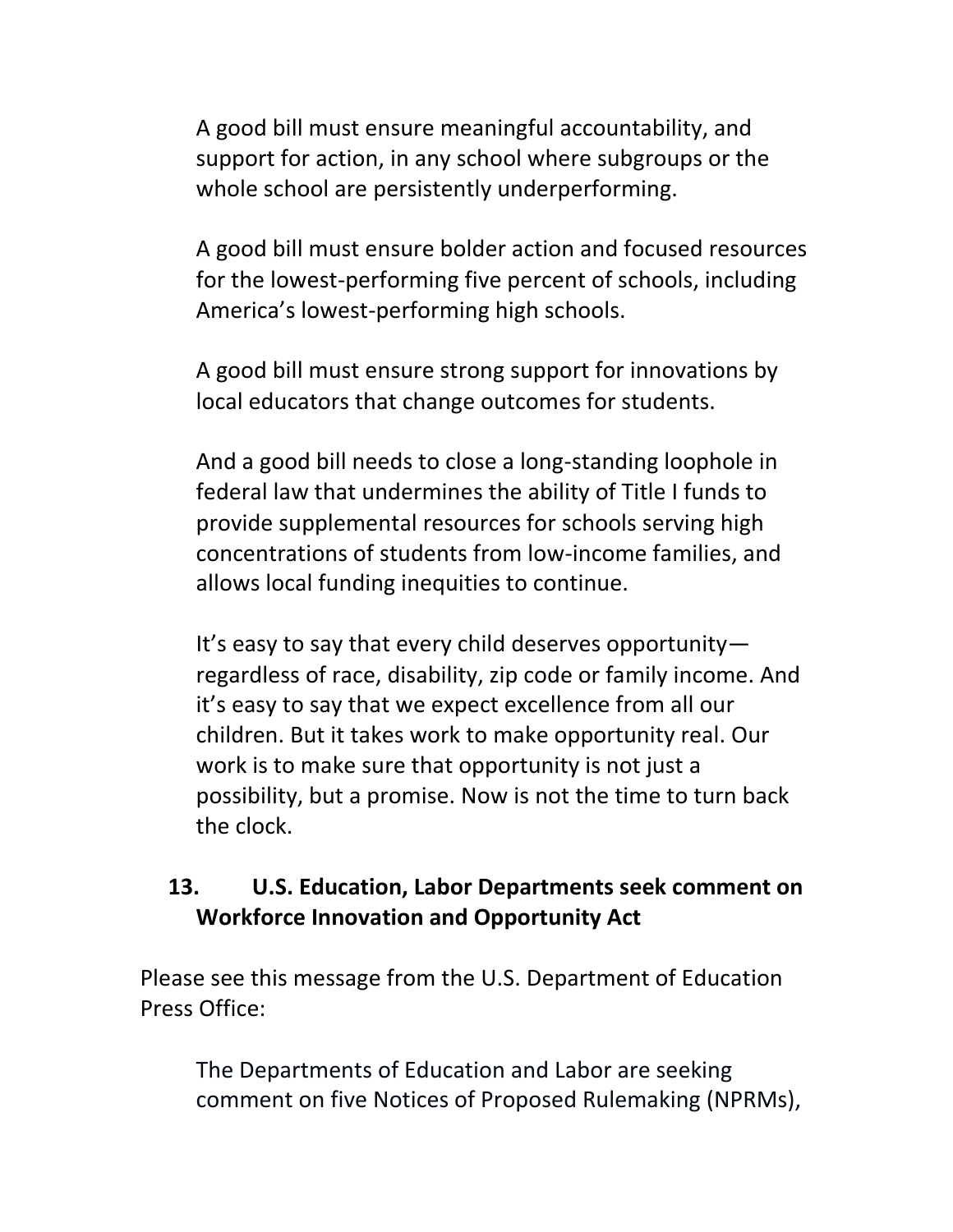proposing rules that would implement the [Workforce](http://doleta.gov/wioa/)  [Innovation and Opportunity Act](http://doleta.gov/wioa/) (WIOA). The act, signed by President Obama on July 22, 2014, is the first major reform to federal job training programs in more than 15 years. It's designed to streamline and improve the coordination of employment and training services across federal agencies and strengthen collaboration with state and local partners to increase access to and opportunities for the employment, education, training, and support services for individuals to succeed in the labor market.

"WIOA will provide the opportunities for workers and learners to obtain the foundation skills necessary for 21st century jobs and foster a modern workforce that can compete in a global economy," said U.S. Secretary of Education Arne Duncan. "It makes key improvements in the nation's workforce development and education system, by emphasizing the creation of career pathway programs, improved training, and streamlined service delivery to individuals—especially for underserved youth and adults."

"We are embarking on a fundamental transformation in the way we prepare people for the careers of today and tomorrow," said U.S. Secretary of Labor Thomas E. Perez. "More than ever before, we're taking a job-driven approach and making sure training programs connect businesses that want to grow with workers who want to punch their ticket to the middle class."

The proposed regulations are designed to: update and improve federal workforce programs that serve workers, job seekers, and employers; strengthen accountability and transparency; increase access to work-based learning tools, such as [apprenticeships;](http://www.dol.gov/apprenticeship/) improve relationships with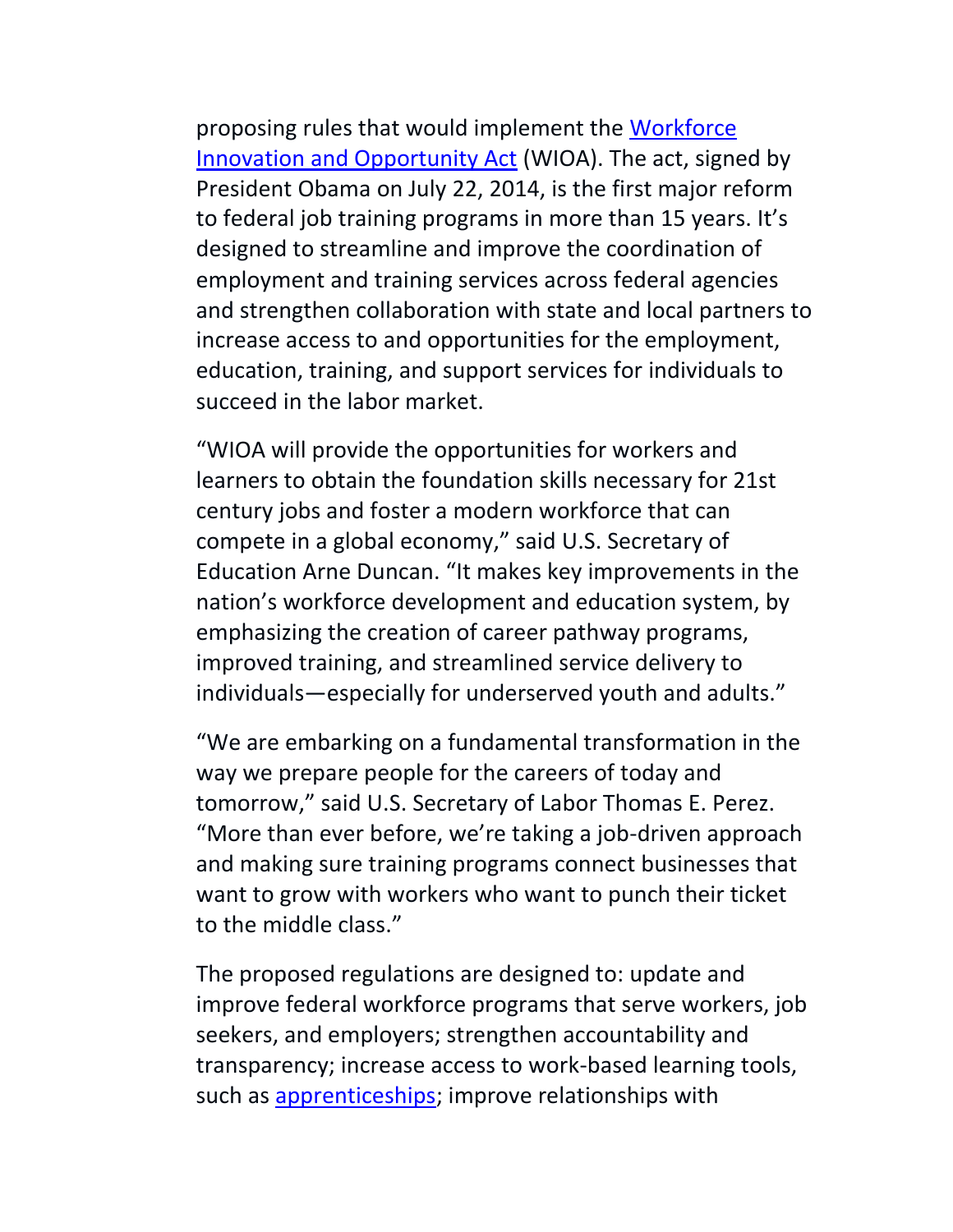employers, including through sector partnerships, and foster more cohesive planning within economic regions. The proposed rules would also improve access to education and workforce services for individuals with significant barriers to employment—veterans, individuals with disabilities, disconnected youth, and other vulnerable populations—to help them find good work.

The proposed regulations align closely with principles outlined in [Vice President Joseph R. Biden's Ready to Work](https://www.whitehouse.gov/sites/default/files/docs/skills_report.pdf)  [report](https://www.whitehouse.gov/sites/default/files/docs/skills_report.pdf) on developing a more evidence-based, job-driven workforce system. The vice president's report included a call for greater coordination and more strategic use of federal resources to yield better results, transparent and relevant information so job-seekers and the public know what works, and putting business front and center so our investments are directly responsive to hiring needs.

WIOA supersedes the Workforce Investment Act of 1998, reauthorizes the Adult Education and Family Literacy Act, and amends the Wagner-Peyser Act and the Rehabilitation Act of 1973.

The five NPRMs announced yesterday include: a joint rule, issued by the Departments of Labor and Education, in collaboration with the Department of Health and Human Services, proposing to implement jointly administered activities related to unified planning, performance accountability, and the one-stop system; a Department of Labor rule proposing to implement DOL-specific activities under Title I; and three Department of Education rules proposing to implement the requirements of Titles II and IV.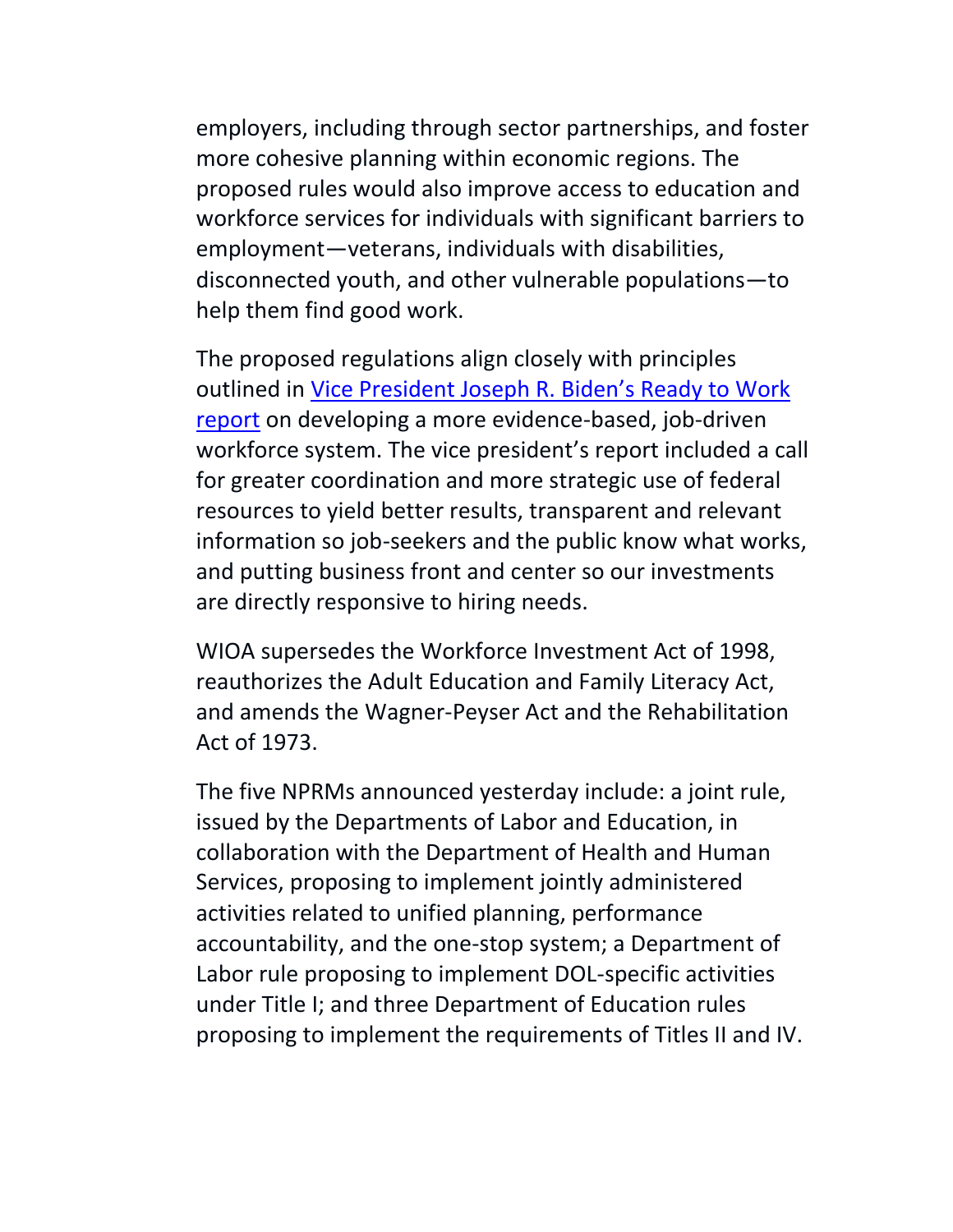Please visit [www.regulations.gov](http://www.regulations.gov/) to share your comments on the specific proposed rules, in accordance with the process outlined in the NPRMs. Any comments not received through the processes outlined in the NPRMs will not be considered by the departments.

A webinar on how to provide comments on the NPRMs will be available the week of April 27. For more information, visit [www.doleta.gov/WIOA.](http://www.doleta.gov/WIOA)

### **From other organizations**

## <span id="page-15-0"></span>**14. RISSA, RIEMA schedule free School Safety and Risk Assessment training sessions**

<span id="page-15-1"></span>Please see this message from your Rhode Island School Superintendents' Association:

At our R.I. Emergency Management Agency (RIEMA) School Safety Committee meeting on Wednesday, we discussed creating training opportunities for all of the districts centered on completing the RIGL-mandated School Safety and Risk Assessment form. Through work with RISSA and RIEMA, the feedback garnered was that the districts needed training on how to complete a risk assessment and fill out the required form. To this end, the RIEMA School Safety Committee has generated two dates and locations for this training. The first will be at East Providence High School, on June 24, and the second will be at South Kingstown High School, on June 30. Both sessions will run from 9 a.m. to 1 p.m. This training will be *free* to our districts statewide.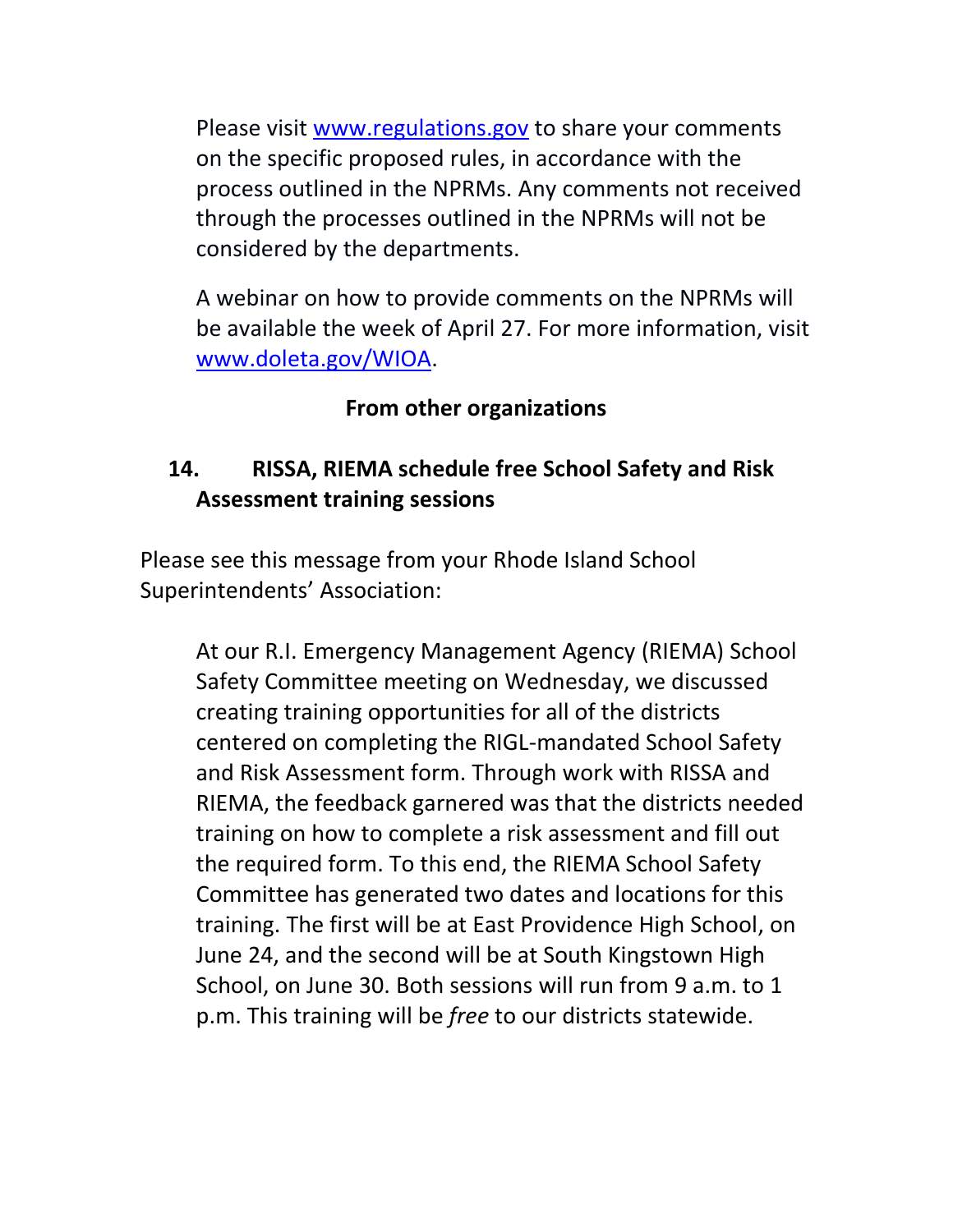The Safety Committee thought it best to have two sessions and two locations to try to accommodate the entire state. Please complete the Google Sheets link at the bottom of this message and indicate who will be coming from your district. For most districts, we are limiting attendees to a team of 4, but for the larger districts (Cranston, Pawtucket, Providence, Warwick, and Woonsocket), a group of 7 will be allowed. Attendees should include the following: SRO, Crisis Team Coordinator, Administrators, Other Crisis Team Members.

The trainer will be Lieutenant Derek Borek from the R.I. State Police, along with various other local Rhode Island lawenforcement officers.

The RSVP deadline for each of these sessions is **May 18**.

Should you have any questions about these sessions, please do not hesitate to contact Dr. Lawrence Filippelli directly, at 647-4100.

Thank you for help and support with this!

School Safety Risk Assessment Training Session

*What?:* Training for mandated School Safety and Risk Assessments (RIGL – 16-21-23)

*Who is the trainer?:* Lieutenant Derek Borek, R.I. State Police, and other Rhode Island city and town police agencies

*Where and when?:*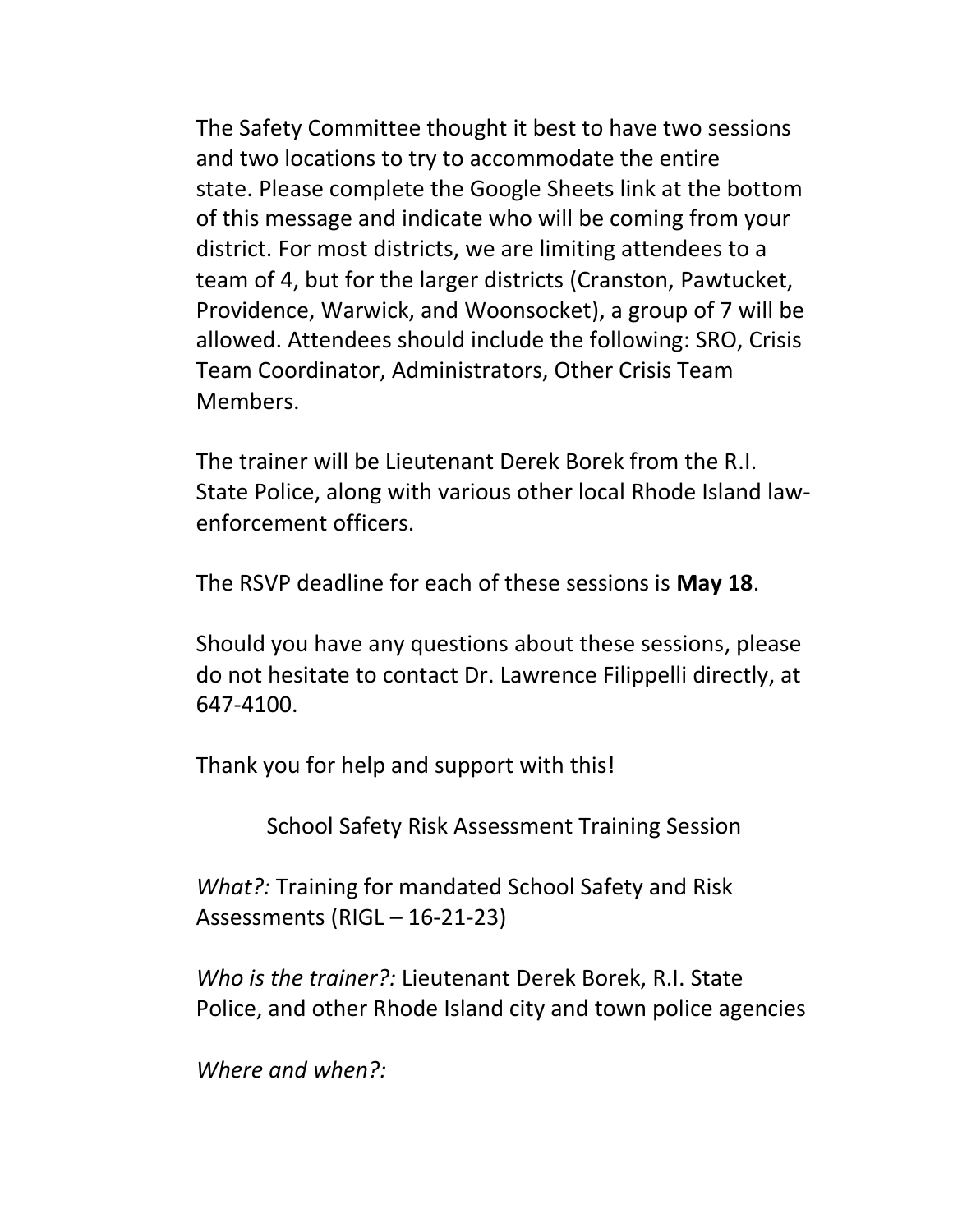- Session One June 24, East Providence High School, 9  $a.m. - 1 p.m.$
- Session Two June 30, South Kingstown High School, 9  $a.m. - 1 p.m.$

*Who should attend?:*

- Groups of 4 from each district (up to 7 may attend from Cranston, Pawtucket, Providence, Warwick, and Woonsocket)
- Groups should consist of School Resource Officer, School Principals, Chair of Crisis Response Team, other crisis team members

*Cost?:* None – Training is free.

*RSVP:*

Please reply using the Google Sheets Reservation Form below or to Larry Filippelli (RISSA liaison to RIEMA), 647- 4100, no later than May 18. Please choose from *one* of the training sessions when making reservations for your group.

Links for Google Sheets Reservation Form for the session you wish to attend:

- June 24 East Providence High School [https://docs.google.com/spreadsheets/d/1lEslpvJy6Q6](https://docs.google.com/spreadsheets/d/1lEslpvJy6Q6bk53kjcsgeuIbpdPRFDcSIxHy2gAVbWA/edit?usp=sharing) [bk53kjcsgeuIbpdPRFDcSIxHy2gAVbWA/edit?usp=shari](https://docs.google.com/spreadsheets/d/1lEslpvJy6Q6bk53kjcsgeuIbpdPRFDcSIxHy2gAVbWA/edit?usp=sharing) [ng](https://docs.google.com/spreadsheets/d/1lEslpvJy6Q6bk53kjcsgeuIbpdPRFDcSIxHy2gAVbWA/edit?usp=sharing)
- June 30 South Kingstown High School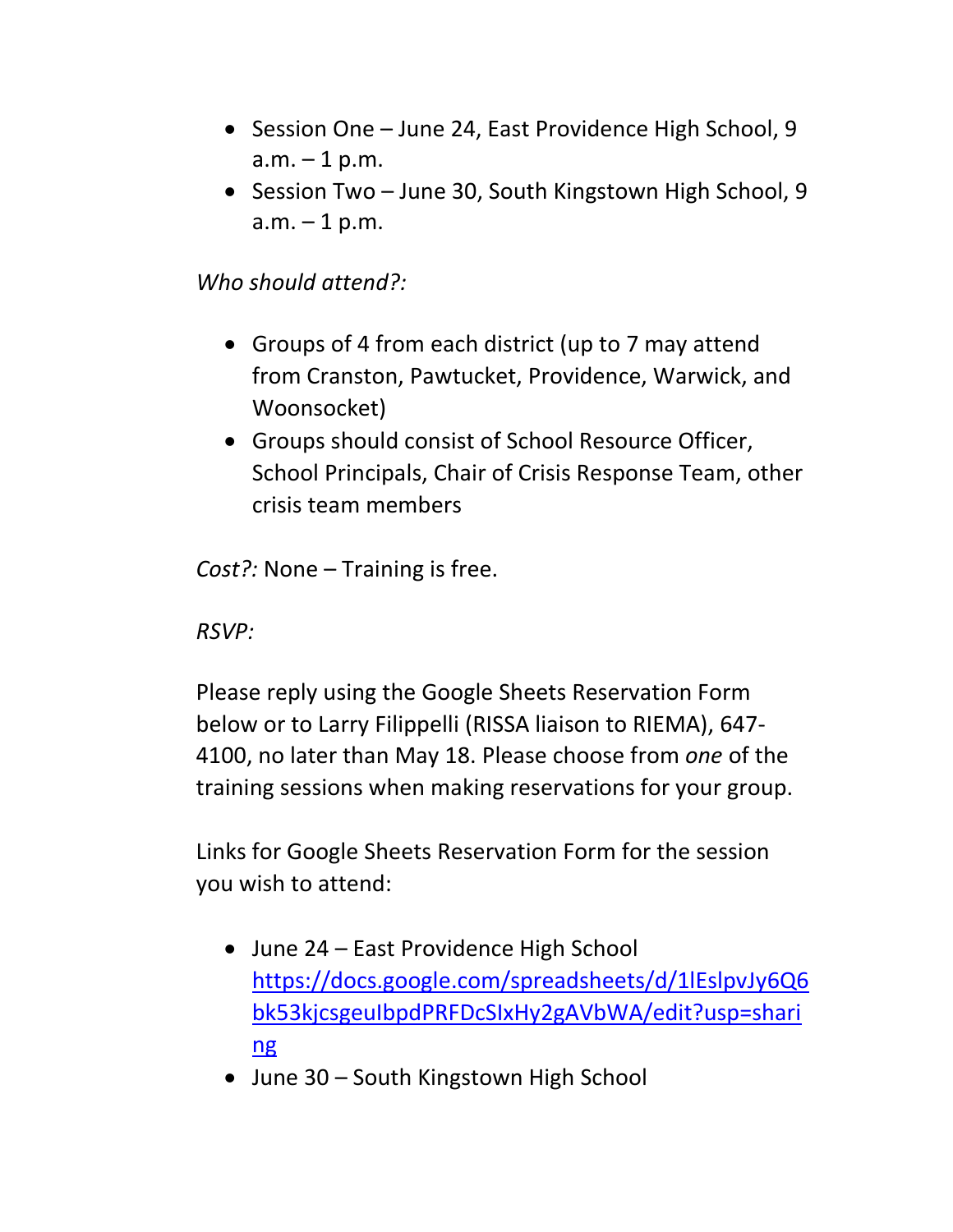[https://docs.google.com/spreadsheets/d/1nUEsdVlN-](https://docs.google.com/spreadsheets/d/1nUEsdVlN-HMcrJAuyTBv507mTMSh8a_PWU6TPhhmKmw/edit?usp=sharing)[HMcrJAuyTBv507mTMSh8a\\_PWU6TPhhmKmw/edit?u](https://docs.google.com/spreadsheets/d/1nUEsdVlN-HMcrJAuyTBv507mTMSh8a_PWU6TPhhmKmw/edit?usp=sharing) [sp=sharing](https://docs.google.com/spreadsheets/d/1nUEsdVlN-HMcrJAuyTBv507mTMSh8a_PWU6TPhhmKmw/edit?usp=sharing)

# **15. Summer workshop for high-school teachers on economic concepts scheduled for June**

Please see this message from the American Institute for Economic Research:

The American Institute for Economic Research (AIER), located in the Berkshires, in Western Massachusetts, will hold its second Teach the Teachers workshop for highschool teachers from June 22 to 26. Teachers will hear leading experts in economic education and will integrate key economic concepts such as money and inflation, business cycles, and government and the economy into a lesson for their students.

Presenters include:

- Scott Wolla, senior economic education specialist, Federal Reserve Bank of St. Louis; taught history and economics for 14 years;
- Jane Lopus, professor of economics, California State University, East Bay; director of the Center for Economic Education, former high school economics teacher;
- Bonnie Meszaros, assistant professor of education, University of Delaware; past president, National Association of Economic Educators; and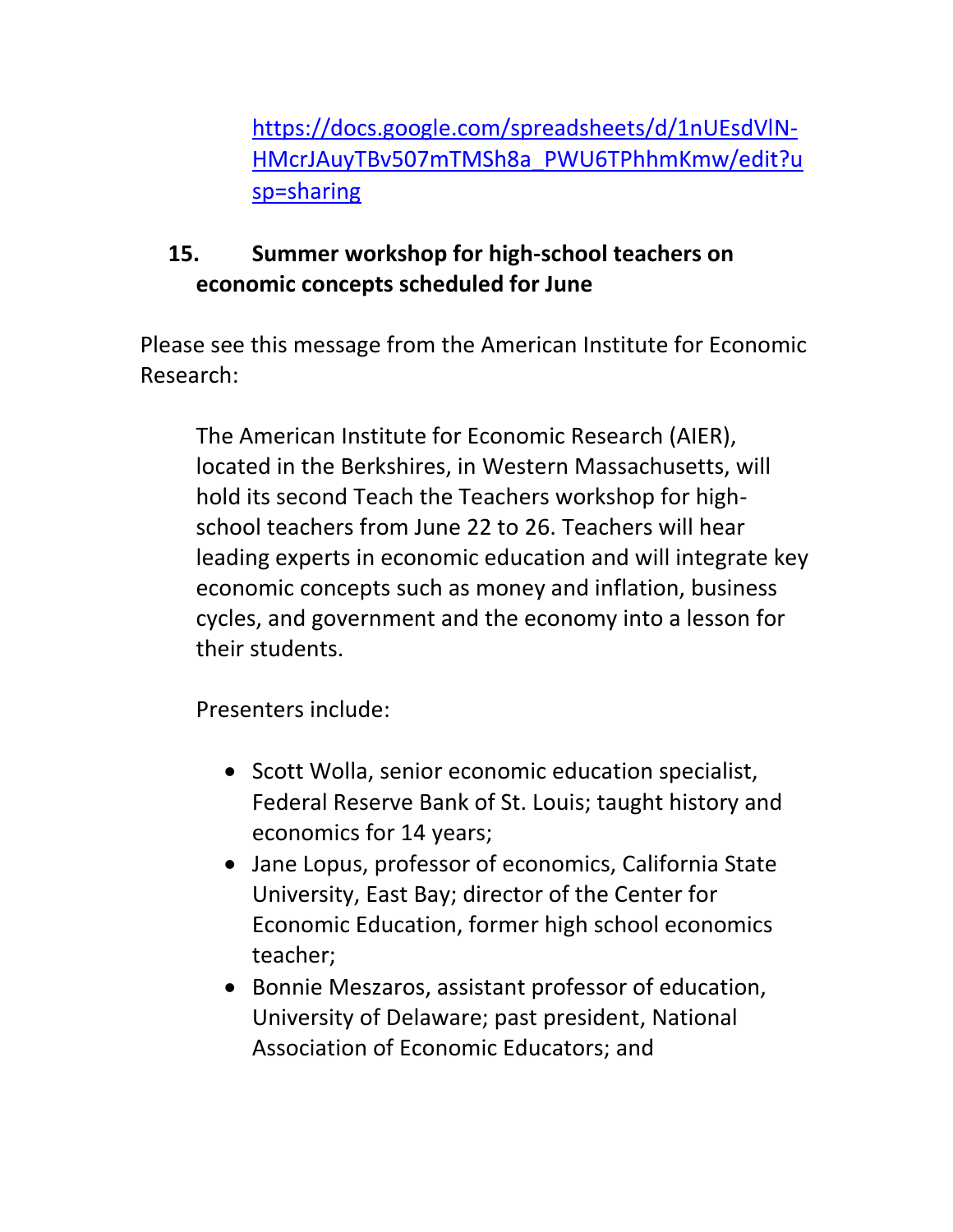Research staff and fellows of the AIER, a nonprofit economic research institute.

Teachers will construct lesson plans, test them with their peers, and gain feedback. They will learn how to apply economics to real-life problems and educational approaches to delivering content to 21<sup>st</sup>-century learners.

*Deadline for applying:* **May 1**. Enrollment limited to 20.

*Cost:* \$150 registration fee (refundable upon completion of the workshop). Accommodations and meals are provided. Travel expenses are reimbursed up to \$150. *A stipend of \$500 is provided for teachers who field test a lesson in the classroom and provide a feedback report.*

*Credit:* AIER has partnered with Massachusetts College of Liberal Arts (MCLA) to provide three graduate in-service credits for the course (\$300) or 45 Professional Development Points (\$100). A certificate of completion from AIER and MCLA is also available at no additional cost.

*Substitute reimbursement:* If your school is in session for all or part of the workshop week, AIER will reimburse a school district for hiring a substitute teacher.

To register and for more information:

<https://www.aier.org/teach-teachers> or contact Michelle Ryan, Education Programs Coordinator, at [\(413\)528-1216](tel:%28413%29528-1216%20X%203129)  [X 3129](tel:%28413%29528-1216%20X%203129) [\(michelle.ryan@aier.org\)](mailto:michelle.ryan@aier.org)